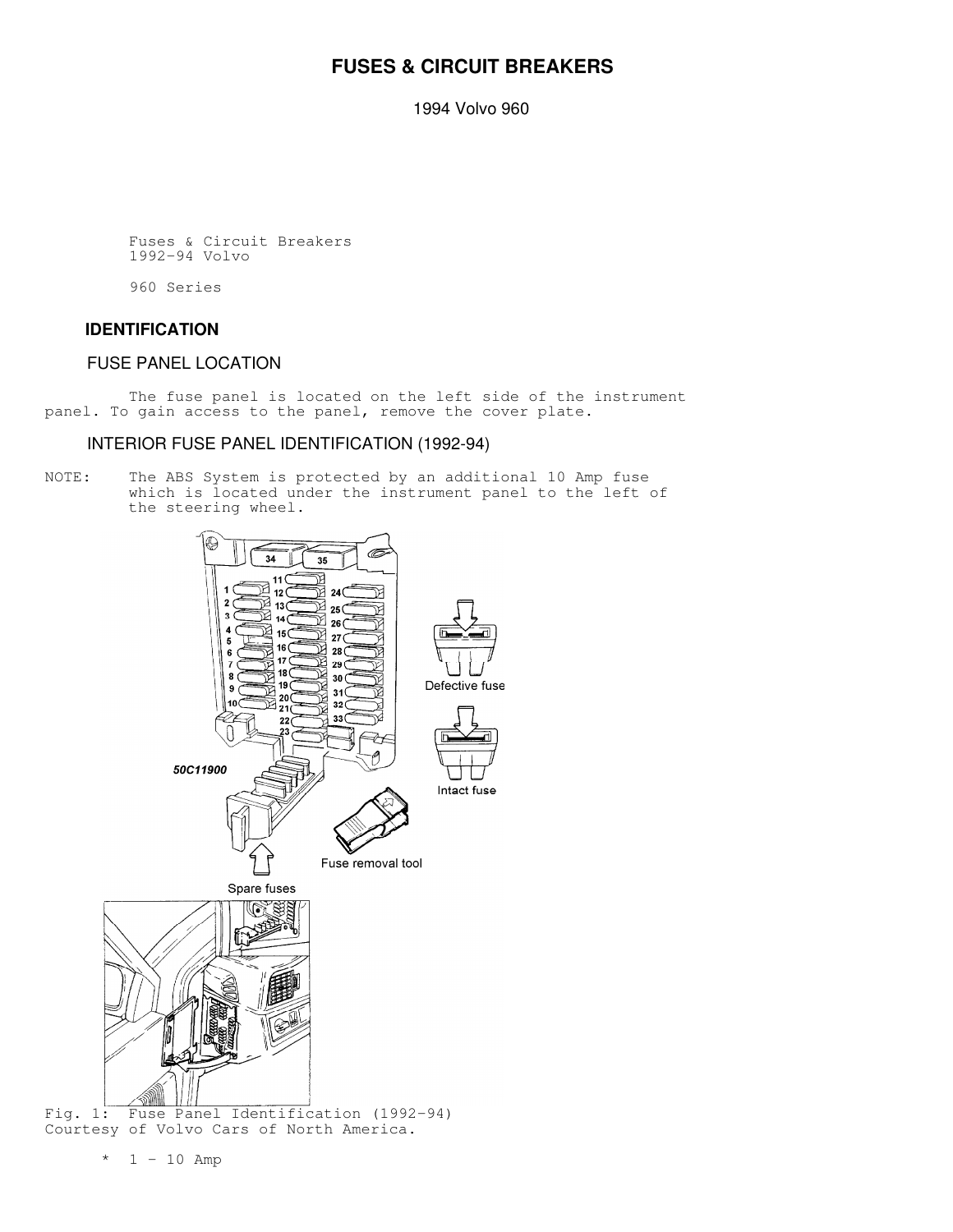Left & Rear Parking Lights, License Plate Lights  $*$  2 - 10 Amp Right Parking Lights  $3 - 15$  Amp Left Headlight (High Beam)  $4 - 15$  Amp Right Headlight (High Beam) 5 - SRS Test Socket \* 6 - 15 Amp Left Headlight (Low Beam) 7 - 15 Amp Right Headlight (Low Beam) 8 - 15 Amp Front Foglights  $9 - 10$  Amp Rear Foglights 10 - 5 Amp Instrument/Panel Lights 11 - 15 Amp Back-up Lights, Turn Signals, Cruise Control  $12 - 15$  Amp Shift-Lock  $13 - 25$  Amp Heated Rear Window, Heated Door Mirrors 14 - 10 Amp Overdrive, Sunroof, Power Window Relays, Heated Seats, Seat Belt Reminder \* 15 - Not Used \* 16 - 30 Amp Heated Seats 17 - Not Used  $18 - 5$  Amp Radio/Cassette Tape Player 19 - 15 Amp (1992) ECC, Power Door Mirrors, Rear Washer/Wiper (Wagon), Power Seats, Cigar Lighter 19 - 15 Amp (1993) ECC, Power Door Mirrors, Rear Washer/Wiper (Wagon), Power Seats, Cigar Lighter, Ambient Air Temperature Sensor  $20 - 25$  Amp Windshield Wipers/Washers, Horn  $21 - 5$  Amp (1992) Transmission Mode Selectors, Diagnostic Socket, Cooling Fan, EGR Valve 21 - 5 Amp (1993) Transmission Mode Selectors  $22 - 5$  Amp ABS 23 - 10 Amp Transmission Control  $24 - 10$  Amp Transmission/Engine Controls 25 - 25 Amp Hazard Warning Flashers, Central Locking System  $26 - 10$  Amp Clock, Interior Lights, Door Open Warning Lights, Cargo Space & Vanity Mirror Lights  $27 - 15$  Amp Brake Lights, Shift-Lock Release 28 - 30 Amp ECC, Air Conditioning \* 29 - 30 Amp Power Antenna, Electrical Connector For Trailer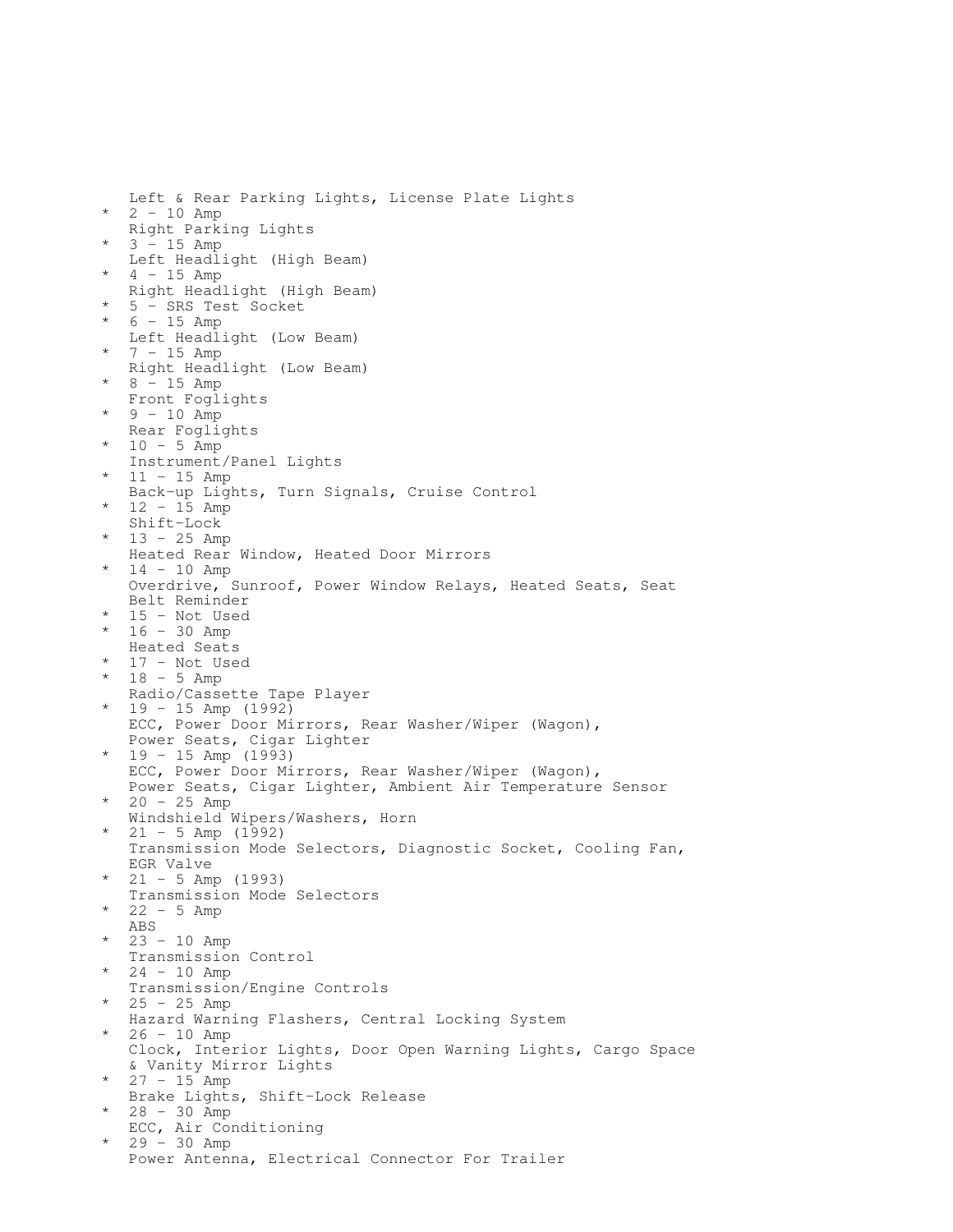- 30 10 Amp Fuel Pump (In-Tank), Electrically Heated Lambda-Sond  $31 - 25$  Amp Fuel Injection, Main Fuel Pump, Ignition  $32 - 10$  Amp Radio/Amplifier (If Equipped) 33 - 10 Amp Radio/Cassette Tape Player 34 - 30 Amp (Circuit Breaker) Power Windows, Power Sunroof
- \* 35 30 Amp (Circuit Breaker) Power Seats

## RELAY PANEL LOCATION (1992-94)

 The relay panel is located in the center of the instrument panel. To gain access to the panel, remove the ash tray.

### INTERIOR RELAY PANEL IDENTIFICATION (1992-94)



Fig. 2: Relay Panel Identification (1992-94) Courtesy of Volvo Cars of North America.

- \* A Headlight Relay with Bulb Malfunction Indicator
- \* B Fuel Injection Relay, Fuel Pump Relay